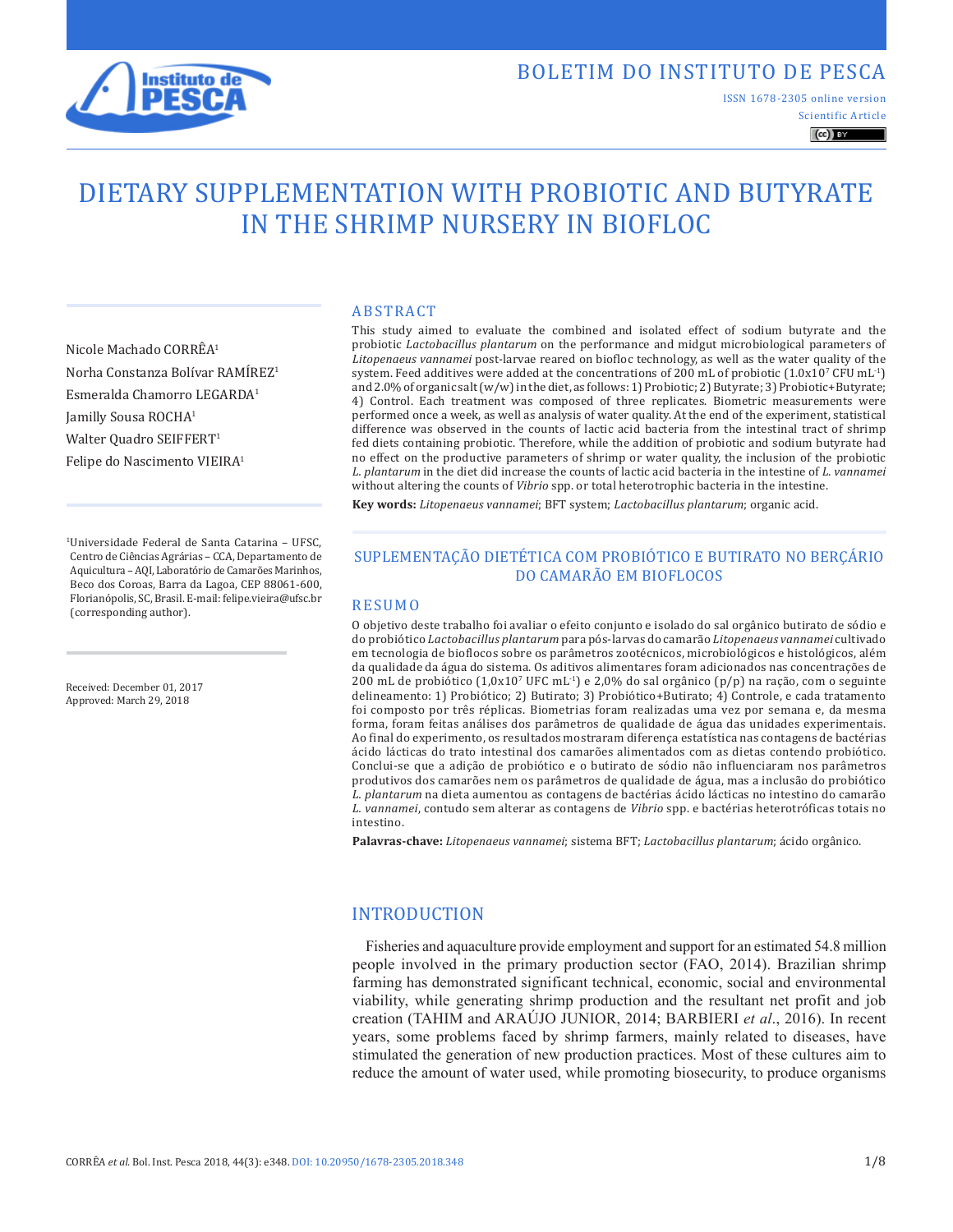(KRUMMENAUER *et al*., 2010). In this context, the *Biofloc Technology System* (BFT) is an alternative to much more wasteful production systems.

The biofloc system, according to WASIELESKY *et al*. (2006), is based on the formation of microbial flakes that serve as a food supplement for the organisms. This system is characterized by high stock density (above 300 shrimp m<sup>-3</sup>) and the production of high biomasses, reaching 10 kg m-3 (SAMOCHA *et al*., 2007). BFT works with reduced, or even zero, water exchange, and it is possible to reduce the discharge of effluents, as well as prevent the entry of some viral pathogens into the culture (TACON *et al*., 2002). In addition, the bacterial community established in the system with microbial flakes can inhibit the proliferation of pathogens by competitive exclusion of food and space (CRAB *et al*., 2012). In the shrimp production process, nursery is a vital phase. This stage contributes to the rapid growth of animals, tolerates a higher density of organisms, reduces the costs of production and allows a greater number of production cycles per year (EMERENCIANO *et al*., 2013; WASIELESKY *et al*., 2006). When combined with BFT, the nursery stage may result in shrimps with better growth potential and health, which will later affect growth performance (KRUMMENAUER *et al*., 2010; WASIELESKY *et al*., 2006). The most common response of an organism to conditions of environmental imbalance is the appearance of opportunistic diseases caused by microorganisms already present in the organism itself or in the culture environment (NICOLAS *et al*., 2008). Consequently, research has found that dietary supplementation in commercial feed will promote animal growth and health by using such compounds as probiotics and organic acids (SILVA *et al*., 2013).

Probiotics are live microbial supplements which, by modifying their associated microbial community and the environmental culture, will have beneficial effects on the host, increasing the quality of feed and its nutritional value, improving the host response to diseases and also the quality of the environment (VERSCHUERE *et al*., 2000). Among the probiotics currently used in aquaculture, lactic bacteria stand out since they are used in the manufacture of human foods and are, therefore, safe for human consumption. Moreover, such bacteria tolerate the activity of gastric acids and bile, converting lactose into lactic acid, decreasing the pH of the gastrointestinal tract, and reducing bacterial colonization by pathogens (CARR *et al*., 2002). With all the possible advantages that lactic acid bacteria can bring, this supplement can potentially stimulate the immune system and possibly improve the nutrition of penaeid shrimps (SILVA *et al*., 2013).

Research investigating organic acid dietary supplementation for aquaculture is receiving global attention for its ability to promote growth, as well as its use as a prophylactic against such pathogenic bacteria as *Vibrio* spp. (ADAMS and BOOPATHY, 2013; SU *et al*., 2014; ROMANO *et al*., 2015). The combined use of organic acids and probiotics in aquaculture is recent, and few studies are found in the literature. In fact, few studies have reported on the combined use of probiotics and organic salts, and these reports mostly involve terrestrial animals (WOLFENDEN *et al*., 2007; BOZKURT *et al*., 2009).

It is important that techniques related to management and production in biofloc systems be improved to obtain a greater use of the microbial community as a source of supplementary food, in addition to controlling disease in shrimp. Since most studies have focused on the use of probiotics, research that explores the use of organic salts, either alone or combined with probiotics, would be of commercial interest, in particular crustacean farming in the early stages of culture when organisms are more susceptible to disease.

Therefore, this work aims to evaluate the effect of both combined and isolated inclusion of organic sodium butyrate and the probiotic *L. plantarum* on the diet of the shrimp *Litopenaeus vannamei* reared in the nursery phase in a biofloc system.

# METHODS

#### Experimental design

The experiment, which entailed 35 days of culture, was conducted in twelve polyethylene tanks (500 L) containing salt water and was equipped with constant heating and aeration. The stocking density was 2,250 shrimp  $m^{-3}$ , and post-larvae reached stage thirty (PL<sub>30</sub>), with the average weight of  $0.03\pm0.001$  g. The experimental design was completely randomized and was composed of the following four treatments: 1) Probiotic; 2) Butyrate; 3) Probiotic +Butyrate and 4) Control, with three replicates for each treatment.

#### Biofloc system

The water used for the formation of the biofloc inoculum initially had a concentration of 575 mg L<sup>-1</sup> of total suspended solids (TSS). An inoculum corresponding to 35% (140 L) of each tank's useful volume (400 L) was transferred from a laboratory shrimp culture to the experimental units, and the remaining volume was filled with salt water. The initial TSS concentration was  $152 \text{ mg L}^{-1}$ . According to the methodology described by AVNIMELECH (1999) and EBELING *et al*. (2006), organic fertilization was carried out, using 20 grams of carbohydrate for the neutralization of each gram of ammonia, when necessary, to balance the biofloc system. Sugar was used as a source of carbohydrate, and the feed provided to the shrimp served as a source of nitrogen for the formation of the microbial aggregates of the bioflocs.

#### Diet preparation and food management

Two basic diets were used, and their composition is described in Table 1. Sodium butyrate was added in the proportion of 2.0% of organic salt (w/w) in the diet, according to the methodology described by SILVA *et al*. (2013).

After homogenization, the mixture received approximately 20% of water in its composition, which was pelletized and dried at approximately 25 °C for 24 hours. Probiotics were added in the proportion of 200 mL of probiotic  $(1.0x10^7$  CFU mL<sup>-1</sup>) per kilogram of feed. The bacterial strain used to form the probiotic (*L. plantarum*) was obtained from the microbiology collection of the LCM-UFSC Laboratory (VIEIRA *et al*., 2008). The probiotic formulation was performed in MRS broth (Man, Rogosa and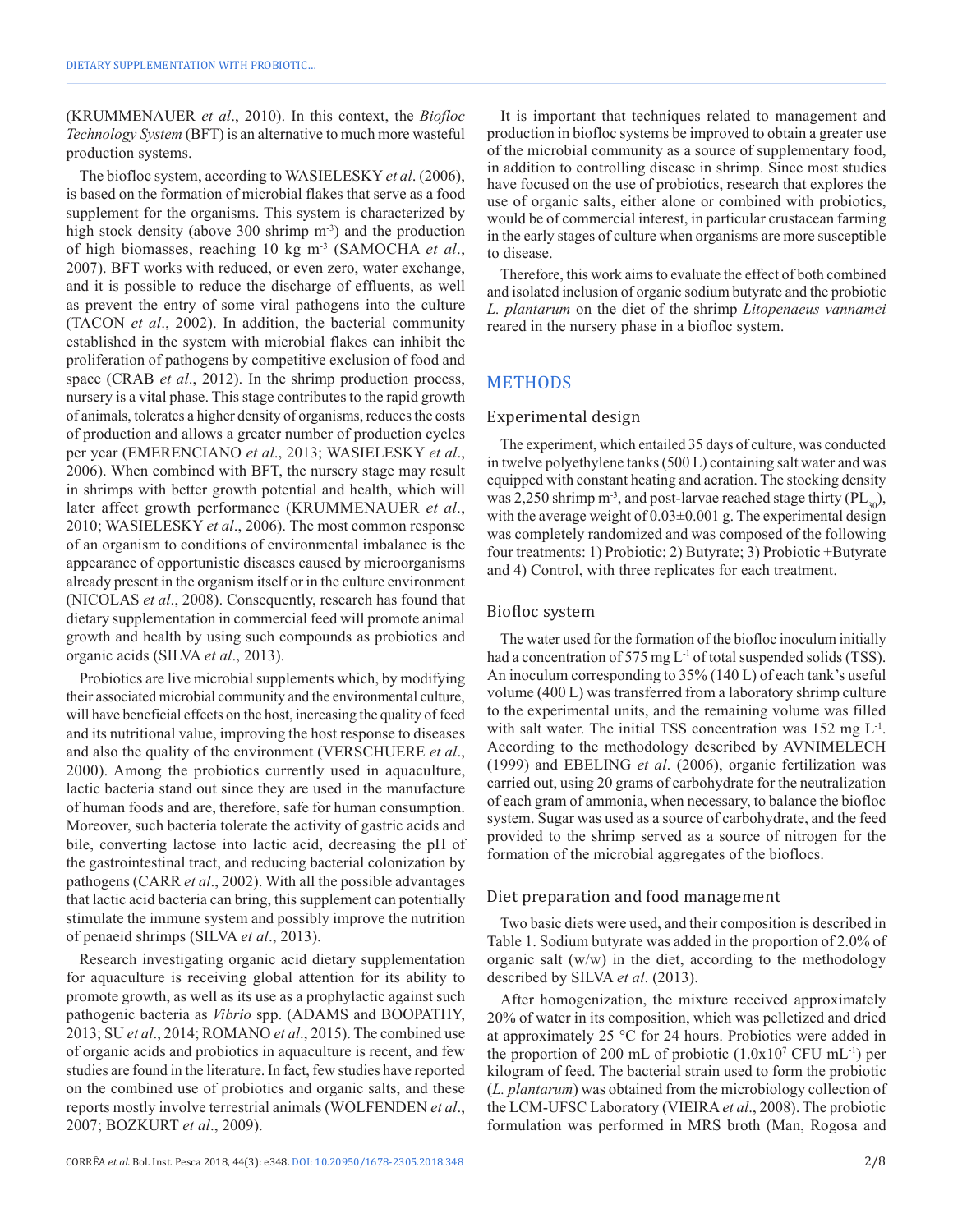|  | <b>Table 1.</b> Diet composition used in the experiment. |  |  |
|--|----------------------------------------------------------|--|--|
|  |                                                          |  |  |

| <b>Ingredients</b>                   | $g.100g^{-1}$ |      |  |
|--------------------------------------|---------------|------|--|
| Salmon by-product meal               | 48.4          | 48.4 |  |
| Soybean meal <sup>2</sup>            | 23.7          | 23.7 |  |
| Wheat flour <sup>3</sup>             | 10            | 10   |  |
| Rice sauce <sup>4</sup>              | 1.8           | 1.8  |  |
| Cod liver oil <sup>5</sup>           | 1.4           | 1.4  |  |
| Vitaminic Premix <sup>6</sup>        | 0.4           | 0.4  |  |
| Vitamin $C^7$                        | 0.1           | 0.1  |  |
| Macro-Mineral Premix <sup>8</sup>    | 6.6           | 6.6  |  |
| Micro-mineral Premix <sup>9</sup>    | 1.6           | 1.6  |  |
| Lecithin $10$                        | 2.0           | 2.0  |  |
| Carboxymethylcellulose <sup>11</sup> | 2.0           | 2.0  |  |
| Kaolin <sup>12</sup>                 | 2.0           |      |  |
| Sodium Butyrate <sup>13</sup>        |               | 2.0  |  |

1 Tectron Nutrição Animal (Paraná, Brazil); 2 Nicoluzzi Rações Ltda (Santa Catarina, Brazil); <sup>3</sup>Dona Benta (Santa Catarina, Brazil); <sup>4</sup>Rice Sauce (Rio Grande do Sul, Brazil); <sup>5</sup>Hollandand & Barrett; <sup>6</sup>In Vivo Nutrição e Saúde Animal, guarantee levels per kg of product: vit. A 900 mg; vit.D 25 mg; vit.E 46,900 mg; vit.K 14,000 mg; vit. B12 50 mg; biotin 750 mg; folic acid 3,000 mg; niacin 70,000mg; pantothenic acid 40,000 mg; vit. B6 33,000; riboflavin 20,000 mg; thiamine 30,000 mg; 7 Labsynth Produtos para Laboratórios Ltda (São Paulo, Brazil); <sup>8</sup>Labsynth (Diadema, SP, Brazil). Macro mineral mixture composition (g kg−1) dicalcium phosphate, 454 g; potassium sulphate, 297 g; sodium chloride, 174 g; magnesium sulphate, 75 g; 9 In Vivo Nutrição e Saúde Animal, guarantee levels per kg of product: coper 23,330 mg; manganese 6,500 mg; selenium 125 mg; zinc 100,000 mg, iodine 1,000mg; cobalt 50 mg, magnesium 20 mg; potassium 6.1 mg; 10Quimidrol Produtos Químicos Ltda. (Santa Catarina, Brazil); 11Diprolab Comércio de Materiais para Laboratório (Santa Catarina, Brazil); <sup>12</sup>Mineração Riaj Ltda (São Paulo, Brazil);<br><sup>13</sup>Laboratório Sovereign (São Paulo, Brazil).

Sharpe) with the addition of 3.0% salt (NaCl), incubated for 24h at 35 °C for growth of the bacterial strain, and then transferred to a solution containing milk at  $1.0x10^7$  CFU mL<sup>-1</sup> to obtain the final volume added to the experimental feeds. The addition of probiotic was performed daily.

During the experimental period, the shrimps were fed four times a day (08:00, 11:00 14:00 and 17:00 hours). The amount of feed supplied followed the methodology suggested by VAN-WYK (1999).

#### Water quality parameters

During the experiment, the dissolved oxygen was maintained at 5.0 $\pm$ 1.0 mg L<sup>-1</sup> and water temperature at 28.0 $\pm$ 1.0 °C, respectively (digital oximeter model YSI Pro20). Once a week, samples were collected to measure pH (Thermo Scientific Orion Star A211 digital pH meter), salinity (EcoSense EC300A digital salinometer), TSS, volatile suspended solids (VSS), fixed suspended solids (FSS) (APHA, 1995), nitrite (STRICKLAND and PARSONS, 1972) and nitrate (Hach commercial kit ACA01). Alkalinity (APHA, 1995) and ammonia (STRICKLAND and PARSONS, 1972) were analyzed twice a week.

#### Growth performance

Weekly biometric measurements were performed with the shrimp in the proportion of 5.0% of the stocking density in each experimental unit. Average shrimp weights were subsequently estimated. These biometric measurements formed the basis for determining the amount of feed supplied to the shrimp, or adjusted, during the experimental period. In the final biometry, all shrimps of each replicate were selected, weighed and counted. The performance of shrimps was evaluated by survival (%), feed conversion rate (FCR), total weight gain (g), final weight (g), biomass production (kg) and final productivity (kg  $m<sup>3</sup>$ ).

## Microbiological analysis

At the end of the experiment, thirty shrimps were sampled from each tank, followed by removal of midguts. Subsequently, the samples were macerated, homogenized, serially diluted in saline solution (3.0%) and seeded in Marine Agar, TCBS and MRS Agar (total heterotrophic bacteria, total *Vibrio* spp. and total lactic acid bacteria). The samples were incubated at 30 °C during 24 hours in the Agar Marine and TCBS Agar cultures and 48 hours in the MRS agar. Afterwards, total counts of colony forming units (CFU) were performed.

## Statistical analysis

Statistical Analysis of Factorial Variance (ANOVA) was used, and the assumptions of homoscedasticity and normality of the statistical data were first determined by the Levene's test and Shapiro-Wilk test, respectively. The initial verification of differences between the replicates was done; if these were not significant, data were collected and analyzed for observation and detection of differences between treatments. When significant differences between the treatments were detected, the Tukey test of means separation with a significance level of 5.0% was used.

## **RESULTS**

#### Water quality parameters

Water quality parameters remained relatively stable throughout the experiment (Table 2). The values of salinity  $(31.80 \pm 1.45 \text{ g L}^{-1})$ , pH (8.30 $\pm$ 0.12) and alkalinity (168.69 $\pm$ 7.25 mg CaCO<sub>3</sub> L<sup>1</sup>) presented no significant differences, and all values were within acceptable standards for marine shrimp (DIAZ and ROSENBERG, 1995; VAN WYK and SCARPA, 1999). Ammonia  $(N-NH<sub>3</sub>)$ did not present significant differences among the treatments. Similarly, nitrite  $(N-NO_2)$  and nitrate  $(N-NO_3)$  also remained stable throughout the experiment. TSS, VSS and FSS showed no significant differences, and all parameters remained within the levels recommended for this shrimp species (RAY *et al*., 2010).

## Growth performance

Table 3 summarizes the parameters  $(\pm$  standard deviations) of *L. vannamei* at the end of 35 days of culture. No differences were found for final weight  $(g)$ , total weight gain  $(g)$ , survival  $(\%)$ , final biomass (kg), final productivity (kg m<sup>-3</sup>) or feed conversion rate (FCR).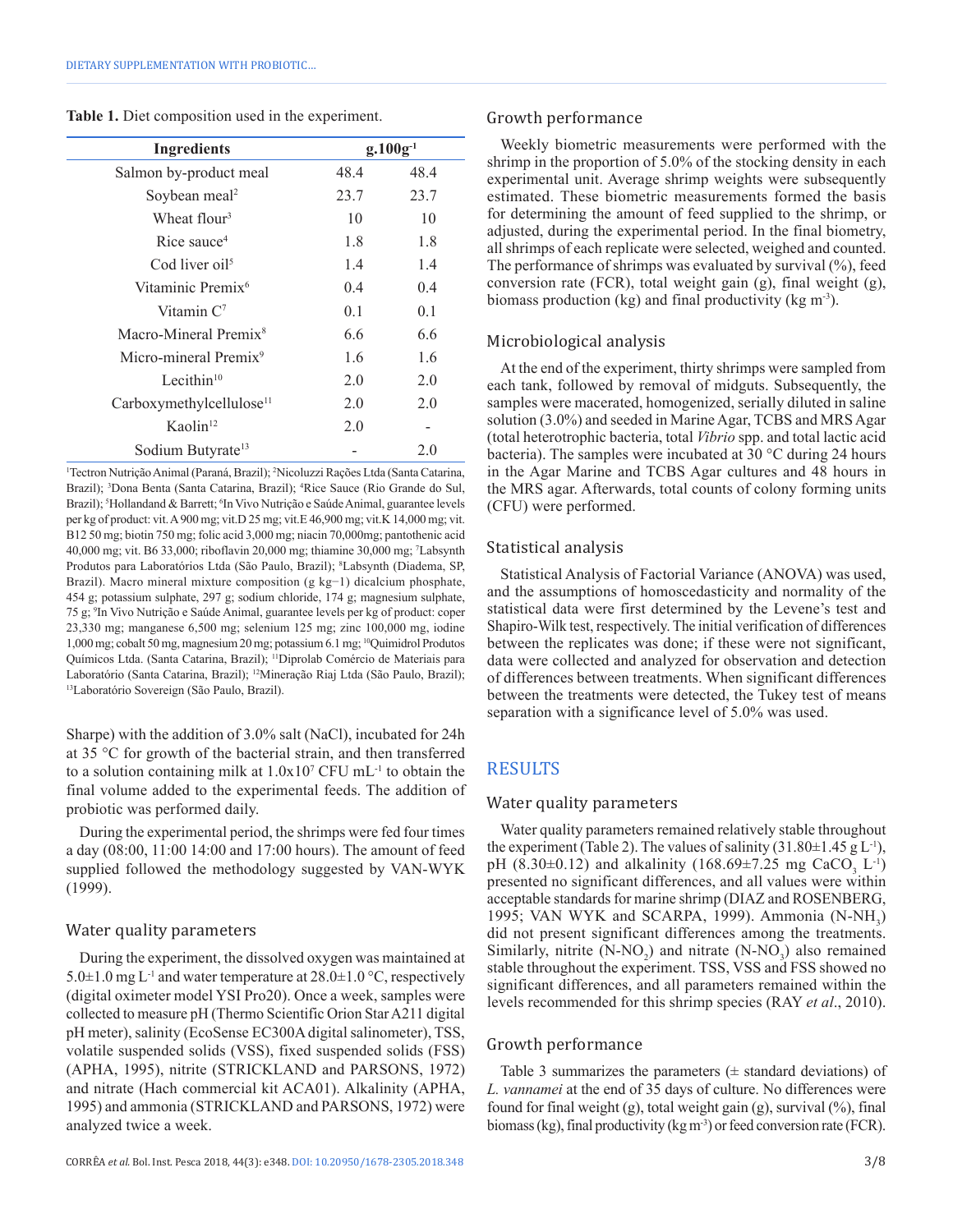**Table 2.** Water quality parameters of *L. vannamei* cultivated in a biofloc system and fed diets supplemented with probiotic (*Lactobacillus plantarum*), sodium butyrate (2.0%), probiotic + sodium butyrate and control (no supplementation) during 35 days.

| <b>Treatment</b>        | <b>Alcalinity</b><br>$(mg CaCO, L^{-1})$ N-NH <sub>2</sub> $(mg L^{-1})$ | Ammonia         | Nitrite N-NO,<br>$(mg L^{-1})$ | <b>Nitrate</b><br>$N-NO3(mg L-1)$ | <b>TSS</b><br>$(mg L^{-1})$ | <b>VSS</b><br>$(mg L^{-1})$ | <b>FSS</b><br>$(mg L^{-1})$ |
|-------------------------|--------------------------------------------------------------------------|-----------------|--------------------------------|-----------------------------------|-----------------------------|-----------------------------|-----------------------------|
| Probiotic               | $175.24\pm4.33$                                                          | $0.96 \pm 1.23$ | $0.38 \pm 0.65$                | $13.35 \pm 2.57$                  | $356.66\pm17.72$            | $169.06\pm26.33$            | $187.60 \pm 16.59$          |
| Butyrate                | $169.30\pm7.45$                                                          | $1.02 \pm 1.44$ | $0.46\pm0.83$                  | $12.37 \pm 2.66$                  | $35733\pm1352$              | $175.73\pm31.07$            | $181.60\pm 29.99$           |
| Probiotic +<br>Butyrate | $167.26\pm 6.19$                                                         | $1.04 \pm 1.22$ | $0.93 \pm 1.07$                | $14.62 \pm 2.48$                  | $378.86\pm13.30$            | $154.86\pm29.54$            | $224.01\pm28.91$            |
| Control                 | 158.98±8.44                                                              | $1.00 \pm 1.35$ | $0.58 \pm 0.80$                | $10.57 \pm 3.33$                  | $351.01\pm13.21$            | $164.53 \pm 36.13$          | $187.13 \pm 25.57$          |

**Table 3.** Growth parameters of *L. vannamei* cultivated in a biofloc system and fed diets supplemented with probiotic (*Lactobacillus plantarum*), sodium butyrate (2.0%), probiotic + sodium butyrate and control (no supplementation) during 35 days.

| <b>Treatment</b>    | <b>Final Weight</b><br>(g) | <b>Total Weight</b><br>Gain(g) | Survival $(\% )$ | <b>Final Biomass</b><br>(kg) | Final<br>Productivity<br>$(kg.m^{-3})$ | Feed<br><b>Conversion</b><br>Rate (FCR) |
|---------------------|----------------------------|--------------------------------|------------------|------------------------------|----------------------------------------|-----------------------------------------|
| Probiotic           | $0.90 \pm 0.01$            | $0.87\pm0.06$                  | $97.15 \pm 2.57$ | $0.75 \pm 0.06$              | $1.95 \pm 0.07$                        | $1.22 \pm 0.05$                         |
| Butyrate            | $0.60 \pm 0.16$            | $0.57\pm0.18$                  | $96.96 \pm 1.89$ | $0.52\pm0.14$                | $1.31 \pm 0.35$                        | $1.62 \pm 0.27$                         |
| Probiotic+ Butyrate | $0.77\pm0.18$              | $0.74 \pm 0.14$                | $95.74 \pm 2.68$ | $0.66\pm0.16$                | $1.66 \pm 0.40$                        | $1.43\pm0.43$                           |
| Control             | $0.78 \pm 0.17$            | $0.75 \pm 0.17$                | $96.19 \pm 0.46$ | $0.67\pm0.14$                | $1.68 \pm 0.36$                        | $1.41 \pm 0.42$                         |

**Table 4.** Microbiological parameters (log value) of *L. vannamei* cultivated in a biofloc system and fed a diet supplemented with probiotic (*Lactobacillus plantarum*), sodium butyrate (2%), probiotic + sodium butyrate and control (no supplementation) during 35 days.

| Treatment           | <i>Vibrio</i> spp.           | <b>Total Heterotrophic Bacteria</b> | Lactic Acid Bacteria         |
|---------------------|------------------------------|-------------------------------------|------------------------------|
| <b>Probiotic</b>    | $3.43\pm3.06^{\circ}$        | $7.19 \pm 0.64$ <sup>a*</sup>       | $5.87 \pm 0.85$ <sup>a</sup> |
| Butyrate            | $3.73 \pm 0.20^a$            | $7.72 \pm 0.42^{\mathrm{a}}$        | $1.34 \pm 2.33^b$            |
| Probiotic+ Butyrate | $2.66 \pm 2.33$ <sup>a</sup> | $8.11 \pm 1.17$ <sup>a</sup>        | $4.39\pm0.37$ <sup>a</sup>   |
| Control             | $4.17 \pm 0.43$ <sup>a</sup> | $7.27 \pm 0.59$ <sup>a</sup>        | $2.36 \pm 2.07$ <sup>b</sup> |

Different letters indicate statistical differences by the Tukey test.

#### Microbiological parameters

No significant differences were found in total heterotrophic bacteria and *Vibrio* spp. (Table 4). The lactic acid bacteria values found in the probiotic and probiotic + sodium butyrate treatments were significantly higher  $(p>0.05)$  than those found for control and butyrate treatments, respectively.

## DISCUSSION

Water quality, as determined from the results of this study, indicates that environmental factors likely played no role in the development of *L. vannamei* shrimps. Rather, the use of BFT presupposes that water quality will be maintained in good condition and that microbiota will maintain water quality in the *L. vannamei* post-larvae culture. Bioflocs are also considered as a food supplement for shrimp by converting nitrogen compounds produced by animals into microbial protein (AVNIMELECH, 1999; EMERENCIANO *et al*., 2013; KHATOON *et al*., 2016). Although the parameters were within acceptable standards for Pacific white shrimp culture, the ammonia levels in this study

were, on average,  $1.0\pm0.03$  mg L<sup>-1</sup>, probably owing to the high protein content used in post-larvae feed, which resulted in a higher nitrogen uptake and accumulation in the system. In general, the water quality parameters in this experiment showed that BFT can be a viable alternative for maintaining water quality in shrimp farming.

No significant differences were observed among the growth parameters in this study. The experiment was performed in triplicate, so it is possible that the inclusion of more experimental units could have evinced statistical differences in the probiotic treatment. However, different studies have demonstrated good results with the use of probiotic for *L. vannamei* when using it as a dietary supplement, aiding in growth, food efficiency and survival of the species (CHIU *et al*., 2007; VIEIRA *et al*., 2010; KONGNUM and HONGPATTARAKERE, 2012; DASH *et al*., 2014; VAN DOAN *et al*., 2014; ZHENG *et al*., 2016).

In a study using *L. plantarum* as a probiotic, TALPUR *et al*. (2013) tested three levels of inclusion of this lactic acid bacterium in diets for larvae of *Portunus pelagicus*. Adding probiotic in the concentration of  $1x10^6$  CFU mL<sup>-1</sup>, they observed that larvae survival increased, as well as counts of total bacteria and *Vibrio* spp.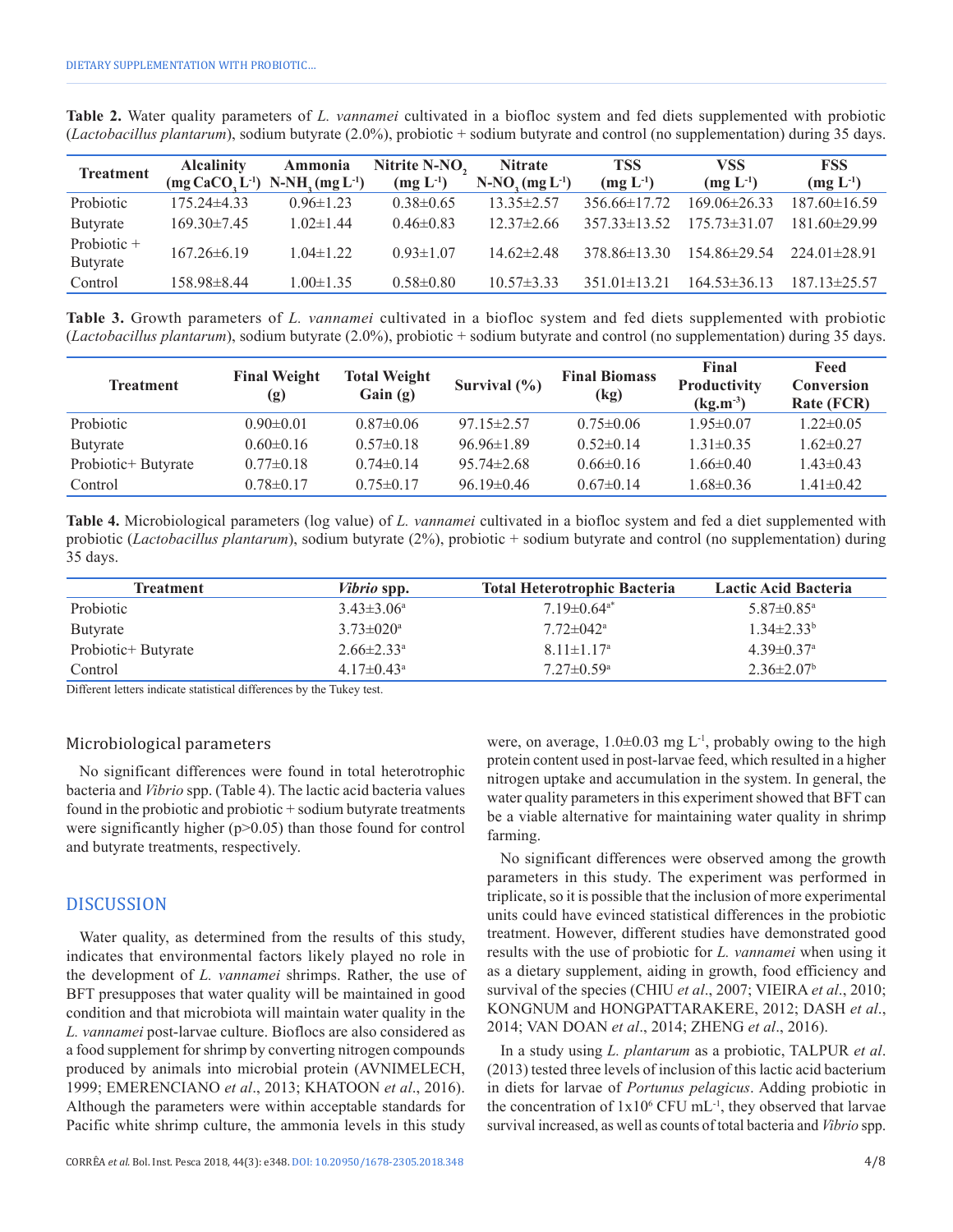(FAO, 2016). The results showed that probiotic action in diets may have the desired effect when the level of concentration is at least  $10^6$  or  $10^7$  CFU mL<sup>-1</sup> of live probiotic bacteria in the diet (FAO, 2016). In addition, administering small concentrations of probiotics or decreasing the number of days of use may cause a low, or insufficient, colonization of the intestinal tract (MUÑOZ-ATIENZA *et al*., 2013).

The counts of total heterotrophic bacteria and *Vibrio* spp. in the midgut of the shrimps fed with sodium butyrate, *L. plantarum*, and the control group did not present statistical differences. To account for the failure of statistical difference to appear as a result of culture, we point to the fact that the experiment was carried out in a biofloc system where a heterotrophic bacterial community is omnipresent, using the available organic carbon as an energy source and assimilating nitrogen to form cellular proteins. In contrast, the shrimps that received diets containing the probiotic *L. plantarum* had higher counts of lactic acid bacteria in their intestinal tract, showing the effectiveness of probiotics in colonizing the intestinal tract of shrimp after the ingestion of feed. According to FEČKANINOVÁ *et al*. (2017), the ability of probiotic microorganisms to survive and multiply in the host is directly correlated with its overall effect, meaning that bacteria must be metabolically stable and active in the diet provided and then survive during passage through the intestinal tract in large numbers.

Some studies demonstrate the beneficial effects of probiotics as immunostimulants in shrimps. When challenged with different species of the genus *Vibrio*, probiotics stimulate the maintenance of the active defense system, increasing resistance to viral challenge or maintaining control of pathogenic bacteria (GULLIAN *et al*., 2004; LI *et al*., 2007; CHAI *et al*., 2016). Although no such viral challenge was mounted in this experiment, it is thought that probiotics would improve the survival of shrimp during culture, even to the point of improving animal health and contributing to good performance in the productive stages.

In the present study, no significant differences were found in treatments using sodium butyrate. These results corroborate the findings of BOLÍVAR RAMÍREZ *et al*. (2017) who reported that the use of sodium butyrate in the diet of *Litopenaeus vannamei* in clear water did not show any differences in growth parameters when compared to the control and probiotic groups analyzed in that study. The use of organic acids in shrimp farming and the knowledge of their effects as an additive are still tentative, but they are already showing some positive results, as evidenced in current research.

In terrestrial animals, such as pigs and chickens, for example, studies already show that the inclusion of butyrate in the diet results in increased weight gain, feed conversion, and the growth of intestinal microbiota in these animals (KOTUNIA*et al*., 2004; HU and GUO, 2007). Furthermore, some studies of organic acid supplementation in fish diets have shown good results for increased growth of Atlantic salmon (BAEVERFJORD and KROGDAHL, 1996), as well as increased nutrient digestibility and intestinal microflora of tilapia (NG *et al*., 2009; ZHOU *et al*., 2009).

SILVA *et al*. (2013) tested different organic salts (sodium formate, sodium acetate, sodium lactate, sodium propionate, sodium butyrate, sodium fumarate, sodium succinate or sodium citrate) to supplement the diet of *L. vannamei*. They observed significantly better growth for animals fed diets treated with sodium propionate, sodium butyrate, sodium fumarate and sodium succinate. Similarly, ROMANO *et al*. (2015) used a combination of four organic salts (formic, lactic, malic and citric) to supplement the diet of *L. vannamei.* They observed that the use of these salts significantly increased the resistance of shrimps when experimentally challenged with *Vibrio harveyi*, and the best results were observed in shrimp fed diets that included organic salts at  $2.0\%$  kg<sup>-1</sup> of feed.

These beneficial results can likely be attributed to the acidifying effect of these compounds, which reduces and accelerates the conversion of pepsinogen to pepsin, which, in turn, improves the absorption of amino acids and minerals (BARUAH *et al*., 2007; SILVA *et al*., 2016). Histological samples in experiments using butyrate have shown that this organic acid is also capable of exerting positive effects on a range of cellular functions relevant to intestinal health, such as inhibition of inflammation and carcinogenesis (HAMER *et al*., 2008), aiding in the formation of muscular layers of fish intestine (RIMOLDI *et al*., 2016), and may also increase the absorptive function of the gut by enhancing the proliferation and differentiation of intestinal epithelial cells (TOPPING and CLIFTON, 2001; WONG *et al*., 2006).

# **CONCLUSION**

Use of the probiotic *L. plantarum* and sodium butyrate did not change the growth performance of Pacific white shrimp reared in a biofloc system at nursery stage. The addition of probiotic did, however, increase the counts of lactic acid bacteria in the shrimp midgut, albeit without influencing the counts of *Vibrio* spp. and total heterotrophic bacteria in shrimps.

## ACKNOWLEDGEMENTS

The authors recognize the financial support of the Coordenação de Aperfeiçoamento de Pessoal de Nível Superior (CAPES), corresponding to the PVE/2014 project, and Conselho Nacional de Desenvolvimento Científico e Tecnológico (CNPq). Felipe Vieira and Walter Seiffert received a productivity research fellowship from CNPq (protocol nº PQ 309868 / 2014-9 and 304277/2015-0). The authors thank Mr. Sérgio Pitz (Atlântico Sul Maricultura LTDA) for the supply of *L. vannamei* post-larvae used in this study.

# **REFERENCES**

ADAMS, D.; BOOPATHY, R. 2013 Use of formic acid to control vibriosis in shrimp aquaculture. *Biologia*, *68*(6): 1017-1021. **[http://dx.doi.](https://doi.org/10.2478/s11756-013-0251-x) [org/10.2478/s11756-013-0251-x](https://doi.org/10.2478/s11756-013-0251-x)**.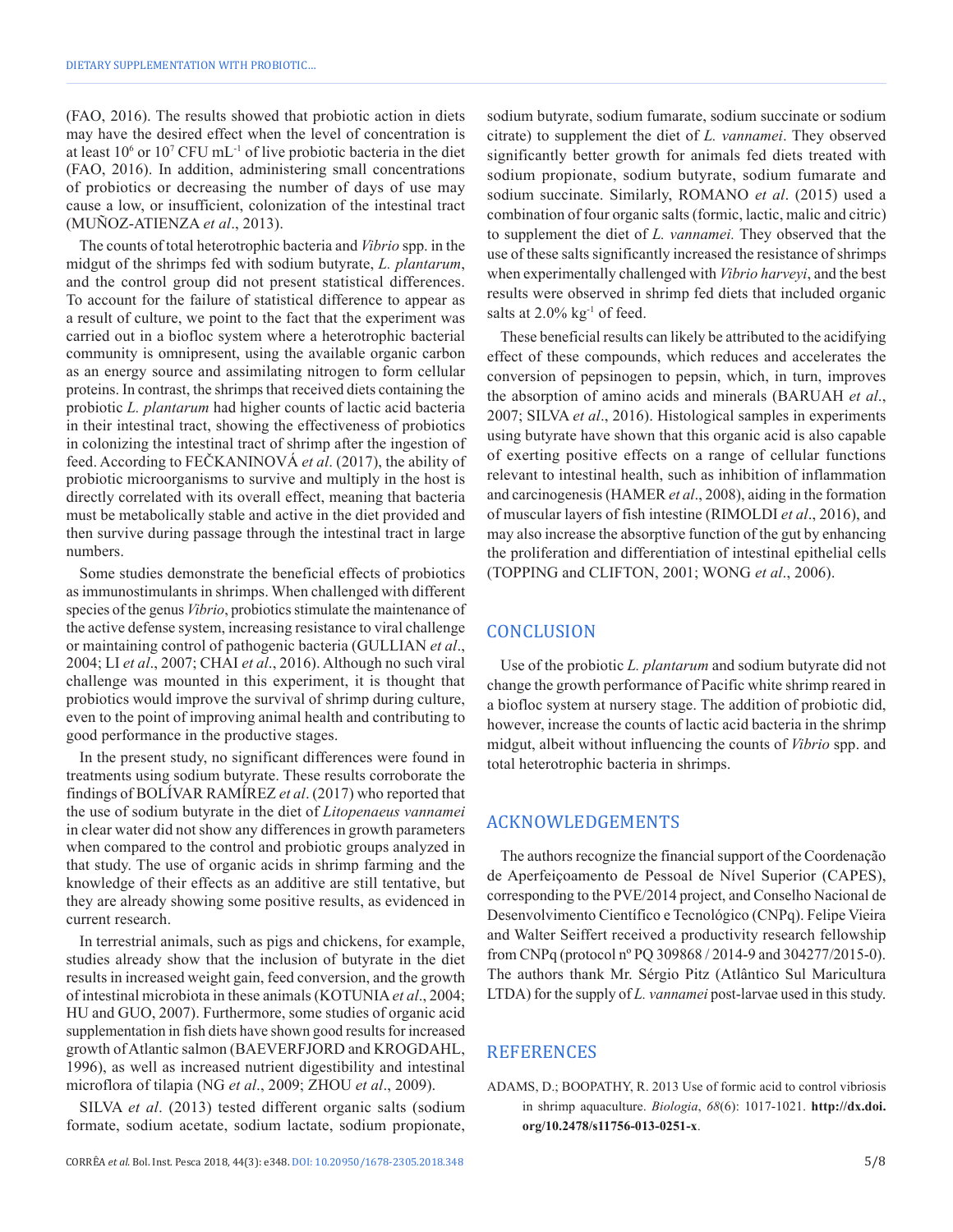- APHA AMERICAN PUBLIC HEALTH ASSOCIATION, AWWA AMERICAN WATER WORKS ASSOCIATION, WEF – WATER ENVIRONMENT FEDERATION. 1995 *Standard methods for the*  examination of water and wastewater. 19<sup>th</sup> ed. Washington: APHA. 1594p.
- AVNIMELECH, Y. 1999 Carbon/nitrogen ratio as a control element in aquaculture systems. *Aquaculture*, *176*(3-4): 227-235. **[http://dx.doi.](https://doi.org/10.1016/S0044-8486(99)00085-X) [org/10.1016/S0044-8486\(99\)00085-X](https://doi.org/10.1016/S0044-8486(99)00085-X)**.
- BAEVERFJORD, G.; KROGDAHL, A. 1996 Development and regression of soybean meal induced enteritis in Atlantic salmon, *Salmo salar* distal intestine: a comparison with the intestines of fasted fish. *Journal of Fish Diseases*, *19*(5): 375-387. **[http://dx.doi.org/10.1111/j.1365-2761.1996.](https://doi.org/10.1111/j.1365-2761.1996.tb00376.x) [tb00376.x](https://doi.org/10.1111/j.1365-2761.1996.tb00376.x)**.
- BARBIERI, E.; BONDIOLI, A.; MELO, C.B.; HENRIQUES, M.B. 2016 Nitrite toxicity to *Litopenaeus schmitti* (Burkenroad, 1936, Crustacea) at different salinity levels. *Aquaculture Research*, *47*(4): 1260-1268. **[http://dx.doi.org/10.1111/are.12583](https://doi.org/10.1111/are.12583)**.
- BARUAH, K.; SAHU, N.; PAL, A.; JAIN, K.K.; DEBNATH, D.; MUKHERJEE, S. 2007 Dietary microbial phytase and citric acid synergistically enhances nutrient digestibility and growth performance of *Labeo rohita* (Hamilton) juveniles at suboptimal protein level. *Aquaculture Research*, *38*(2): 109-120.
- BOLÍVAR RAMÍREZ, N.C.; RODRIGUES, M.S.; GUIMARÃES, A.M.; GUERTLER, C.; ROSA, J.R.; SEIFFERT, W.Q.; ANDREATTA, E.R.; VIEIRA, F.N. 2017 Effect of dietary supplementation with butyrate and probiotic on the survival of Pacific white shrimp after challenge with *Vibrio alginolyticus. Revista Brasileira de Zootecnia*, *46*(6): 471-477. **[http://dx.doi.org/10.1590/s1806-92902017000600001](https://doi.org/10.1590/s1806-92902017000600001)**.
- BOZKURT, M.; KUÇUKYILMAZ, K.; ÇATH, A.U.; ÇINAR, M. 2009 The effect of single or combined dietary supplementation of prebiotics, organic acid and probiotics on performance and slaughter characteristics of broilers. *South African Journal of Animal Science*, *39*(3): 197-205.
- CARR, F.J.; CHILL, D.; MAIDA, N. 2002 The lactic acid bacteria: a literature survey. *Critical Reviews in Microbiology*, *28*(4): 281-370. **[http://dx.doi.org/10.1080/1040-840291046759](https://doi.org/10.1080/1040-840291046759)**. [PMid:12546196.](https://www.ncbi.nlm.nih.gov/entrez/query.fcgi?cmd=Retrieve&db=PubMed&list_uids=12546196&dopt=Abstract)
- CHAI, P.; SONG, X.; CHEN, G.; XU, H.; HUANG, J. 2016 Dietary supplementation of probiotic *Bacillus* PC465 isolated from the gut of *Fenneropenaeus chinensis* improves the health status and resistance of *Litopenaeus vannamei* against white spot syndrome virus. *Fish & Shellfish Immunology*, *54*(1): 602-611. **[http://dx.doi.org/10.1016/j.](https://doi.org/10.1016/j.fsi.2016.05.011) [fsi.2016.05.011](https://doi.org/10.1016/j.fsi.2016.05.011)**. [PMid:27177431.](https://www.ncbi.nlm.nih.gov/entrez/query.fcgi?cmd=Retrieve&db=PubMed&list_uids=27177431&dopt=Abstract)
- CHIU, C.H.; GUU, Y.; LIU, C.; PAN, T.; CHENG, W. 2007 Immune responses and gene expression in white shrimp, *Litopenaeus vannamei*, induced by *Lactobacillus plantarum. Fish & Shellfish Immunology*, *23*(2): 364- 377. **[http://dx.doi.org/10.1016/j.fsi.2006.11.010](https://doi.org/10.1016/j.fsi.2006.11.010)**. [PMid:17337209.](https://www.ncbi.nlm.nih.gov/entrez/query.fcgi?cmd=Retrieve&db=PubMed&list_uids=17337209&dopt=Abstract)
- CRAB, R.; DEFOIRDT, T.; BOSSIER, P.; VERSTRAETE, W. 2012 Biofloc technology in aquaculture: Beneficial effects and future challenges. *Aquaculture*, *356-357*(1): 351-356. **[http://dx.doi.org/10.1016/j.](https://doi.org/10.1016/j.aquaculture.2012.04.046) [aquaculture.2012.04.046](https://doi.org/10.1016/j.aquaculture.2012.04.046)**.
- DASH, G.; RAMAN, R.P.; PANI PRASAD, K.; MAKESH, M.; PRADEEP, M.A.; SEN, S. 2014 Evaluation of *Lactobacillus plantarum* as feed supplement on host associated microflora, growth, feed efficiency, carcass biochemical composition and immune response of giant freshwater prawn, *Macrobrachium rosenbergii* (de Man, 1879). *Aquaculture*, *432*(1): 225-236. **[http://dx.doi.org/10.1016/j.aquaculture.2014.05.011](https://doi.org/10.1016/j.aquaculture.2014.05.011)**.
- DIAZ, R.J.; ROSENBERG, R. 1995 Marine benthic hypoxia: a review of its ecological effects and the behavioural responses of benthic macrofauna. *Oceanography and Marine Biology: An Annual Review*, *33*(1): 245-303.
- EBELING, J.M.; TIMMONS, M.B.; BISOGNI, J.J. 2006 Engineering analysis of the stoichiometry of photoautotrophic, autotrophic, and heterotrophic removal of ammonia–nitrogen in aquaculture systems. *Aquaculture*, *257*(1-4): 346-358. **[http://dx.doi.org/10.1016/j.](https://doi.org/10.1016/j.aquaculture.2006.03.019) [aquaculture.2006.03.019](https://doi.org/10.1016/j.aquaculture.2006.03.019)**.
- EMERENCIANO, M.; CUZON, G.; PAREDES, A.; GAXIOLA, G. 2013 Evaluation of biofloc technology in pink shrimp *Farfantepenaeus duorarum* culture: growth performance, water quality, microorganisms profile and proximate analysis of biofloc. *Aquaculture International*, *21*(6): 1381-1394. **[http://dx.doi.org/10.1007/s10499-013-9640-y](https://doi.org/10.1007/s10499-013-9640-y)**.
- FAO FOOD AND AGRICULTURE ORGANIZATION OF UNITED NATIONS 2014 *The state of world fisheries and aquaculture*. Rome: FAO. 223p.
- FAO FOOD AND AGRICULTURE ORGANIZATION OF UNITED NATIONS 2016 *The state of world fisheries and aquaculture*. Rome: FAO. 204p.
- FEČKANINOVÁ, A.; KOŠČOVÁ, J.; MUDROŇOVÁ, D.; POPELKA, P.; TOROPILOVÁ, J. 2017 The use of probiotic bacteria against *Aeromonas* infections in salmonid aquaculture. *Aquaculture*, *469*(1): 1-8. **[http://dx.doi.org/10.1016/j.aquaculture.2016.11.042](https://doi.org/10.1016/j.aquaculture.2016.11.042)**.
- GULLIAN, M.; THOMPSON, F.; RODRIGUEZ, J. 2004 Selection of probiotic bacteria and study of their immunoestimulatory effect in *Penaeus vannamei. Aquaculture*, *233*(1-4): 1-14. **[http://dx.doi.org/10.1016/j.](https://doi.org/10.1016/j.aquaculture.2003.09.013) [aquaculture.2003.09.013](https://doi.org/10.1016/j.aquaculture.2003.09.013)**.
- HAMER, H.M.; JONKERS, D.; VENEMA, K.; VANHOUTVIN, S.; TROOST, F.J.; BRUMMER, R.J. 2008 Review article: the role of butyrate on colonic function. *Alimentary Pharmacology & Therapeutics*, *27*(2): 104-119. **[http://dx.doi.org/10.1111/j.1365-2036.2007.03562.x](https://doi.org/10.1111/j.1365-2036.2007.03562.x)**. [PMid:17973645.](https://www.ncbi.nlm.nih.gov/entrez/query.fcgi?cmd=Retrieve&db=PubMed&list_uids=17973645&dopt=Abstract)
- HU, Z.; GUO, Y. 2007 Effects of dietary sodium butyrate supplementation on the intestinal morphological structure, absorptive function and gut flora in chickens. *Animal Feed Science and Technology*, *132*(3-4): 240-249. **[http://dx.doi.org/10.1016/j.anifeedsci.2006.03.017](https://doi.org/10.1016/j.anifeedsci.2006.03.017)**.
- KHATOON, H.; BANERJEE, S.; GUAN YUAN, G.T.; HARIS, N.; IKHWANUDDIN, M.; AMBAK, M.; ENDUT, A. 2016 Biofloc as a potential natural feed for shrimp post larvae. *International Biodeterioration & Biodegradation*, *113*(1): 304-309. **[http://dx.doi.](https://doi.org/10.1016/j.ibiod.2016.04.006) [org/10.1016/j.ibiod.2016.04.006](https://doi.org/10.1016/j.ibiod.2016.04.006)**.
- KONGNUM, K.; HONGPATTARAKERE, T. 2012 Effect of *Lactobacillus plantarum* isolated from digestive tract of wild shrimp on growth and survival of white shrimp (*Litopenaeus vannamei*) challenged with *Vibrio harveyi. Fish & Shellfish Immunology*, *32*(1): 170-177. **[http://](https://doi.org/10.1016/j.fsi.2011.11.008) [dx.doi.org/10.1016/j.fsi.2011.11.008](https://doi.org/10.1016/j.fsi.2011.11.008)**. [PMid:22126856.](https://www.ncbi.nlm.nih.gov/entrez/query.fcgi?cmd=Retrieve&db=PubMed&list_uids=22126856&dopt=Abstract)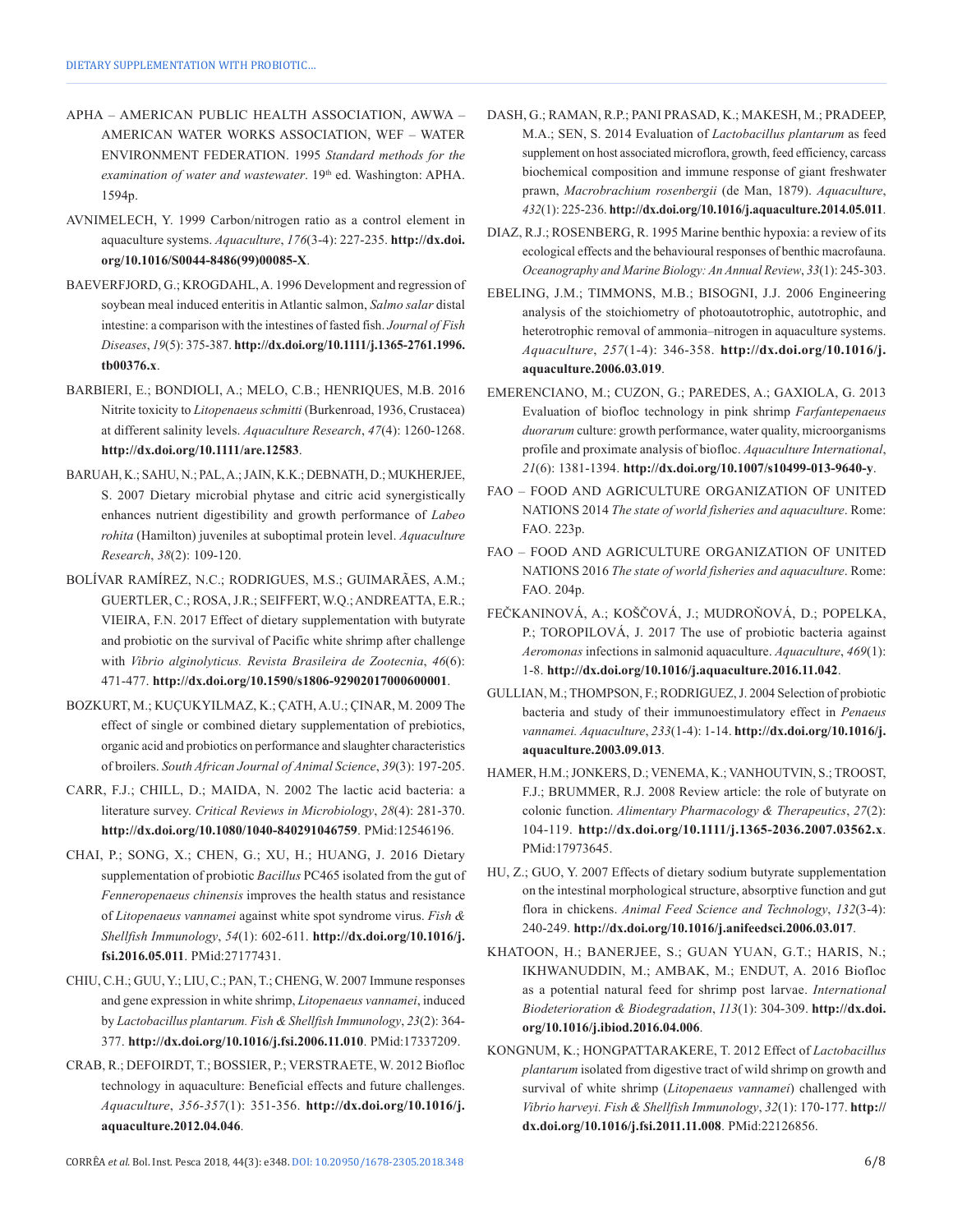- KOTUNIA, A.; WOLIŃSKI, J.; LAUBITZ, D.; JURKOWSKA, M.; ROMÉ, V.; GUILLOTEAU, P.; ZABIELSKI, R. 2004 Effect of sodium butyrate on the small intestine development in neonatal piglets fed by artificial sow. *Journal of Physiology and Pharmacology*, *55*(2, suppl. 2): 59-68[. PMid:15608361.](https://www.ncbi.nlm.nih.gov/entrez/query.fcgi?cmd=Retrieve&db=PubMed&list_uids=15608361&dopt=Abstract)
- KRUMMENAUER, D.; CAVALLI, R.; BALLESTER, E.; WASIELESKY JUNIOR, W. 2010 Feasibility of pacific white shrimp *Litopenaeus vannamei* culture in southern Brazil: effects of stocking density and a single or a double crop management strategy in earthen ponds. *Aquaculture Research*, *41*(2): 240-248. **[http://dx.doi.](https://doi.org/10.1111/j.1365-2109.2009.02326.x) [org/10.1111/j.1365-2109.2009.02326.x](https://doi.org/10.1111/j.1365-2109.2009.02326.x)**.
- LI, K.; ZHENG, T.; TIAN, Y.; XI, F.; YUAN, J.; ZHANG, G.; HONG, H. 2007 Beneficial effects of *Bacillus licheniformis* on the intestinal microflora and immunity of the white shrimp, *Litopenaeus vannamei. Biotechnology Letters*, *29*(4): 525-530. **[http://dx.doi.org/10.1007/](https://doi.org/10.1007/s10529-006-9291-4) [s10529-006-9291-4](https://doi.org/10.1007/s10529-006-9291-4)**[. PMid:17333467.](https://www.ncbi.nlm.nih.gov/entrez/query.fcgi?cmd=Retrieve&db=PubMed&list_uids=17333467&dopt=Abstract)
- MUÑOZ-ATIENZA, E.; GOMEZ-SALA, B.; ARAUJO, C.; CAMPANERO, C.; DEL CAMPO, R.; HERNANDEZ, P.E.; HERRANZ, C.; CINTAS, L.M. 2013 Antimicrobial activity, antibiotic susceptibility and virulence factors of lactic acid bacteria of aquatic origin intended for use as a probiotic in aquaculture. *BMC Microbiology*, *13*(1): 15-22. **[http://](https://doi.org/10.1186/1471-2180-13-15) [dx.doi.org/10.1186/1471-2180-13-15](https://doi.org/10.1186/1471-2180-13-15)**. [PMid:23347637.](https://www.ncbi.nlm.nih.gov/entrez/query.fcgi?cmd=Retrieve&db=PubMed&list_uids=23347637&dopt=Abstract)
- NG, W.K.; KOHL, B.C.; SUDESH, K.; ZAHRAH, A.S. 2009 Effects of dietary organic acids on growth, nutrient digestibility and gut micro flora of red hybrid tilapia, *Oreochromis sp.*, and subsequent survival during a challenge test with *Streptococcus agalactiae. Aquaculture Research*, *40*(13): 1490-1500. **[http://dx.doi.org/10.1111/j.1365-2109.2009.02249.x](https://doi.org/10.1111/j.1365-2109.2009.02249.x)**.
- NICOLAS, P.; MONDOT, S.; ACHAZ, G.; BOUCHENOT, C.; BERNARDET, J.F.; DUCHAUD, E. 2008 Population structure of the fish-pathogenic bacterium *Flavobacterium psychrophilum. Applied and Environmental Microbiology*, *74*(12): 3702-3709. **[http://dx.doi.org/10.1128/](https://doi.org/10.1128/AEM.00244-08) [AEM.00244-08](https://doi.org/10.1128/AEM.00244-08)**[. PMid:18424537.](https://www.ncbi.nlm.nih.gov/entrez/query.fcgi?cmd=Retrieve&db=PubMed&list_uids=18424537&dopt=Abstract)
- RAY, A.J.; LEWIS, B.L.; BROWDY, C.L.; LEFFLER, J.W. 2010 Suspended solid removal to improve shrimp (*Litopenaeus vannamei*) production and an evaluation of a plant-based feed in minimal-change, super intensive culture systems. *Aquaculture*, *299*(1-4): 89-98. **[http://dx.doi.](https://doi.org/10.1016/j.aquaculture.2009.11.021) [org/10.1016/j.aquaculture.2009.11.021](https://doi.org/10.1016/j.aquaculture.2009.11.021)**.
- RIMOLDI, S.; FINZI, G.; CECCOTTI, C.; GIRARDELLO, R.; GRIMALDI, A.; ASCIONE, C.; TEROVA, G. 2016 Butyrate and taurine exert a mitigating effect on the inflamed distal intestine of European sea bass fed with a high percentage of soybean meal. *Fisheries and Aquatic Sciences*, *19*(40): 1-14.
- ROMANO, N.; KOH, C.B.; NG, W.K. 2015 Dietary microencapsulated organic acids blend enhances growth, phosphorus utilization, immune response, hepatopancreatic integrity and resistance against *Vibrio harveyi* in white shrimp, *Litopenaeus vannamei. Aquaculture*, *435*(1): 228-236. **[http://dx.doi.org/10.1016/j.aquaculture.2014.09.037](https://doi.org/10.1016/j.aquaculture.2014.09.037)**.
- SAMOCHA, T.M.; PATNAIK, S.; SPEED, M.; ALI, A.M.; BURGER, J.M.; ALMEIDA, R.V.; AYUB, Z.; HARISANTO, M.; HOROWITZ, A.; BROCK, D.L. 2007 Use of molasses as carbono source in limited discharge nursery and grow-out systems for *Litopenaeus vannamei. Aquaculture Engeneering*, *36*(2): 184-191. **[http://dx.doi.org/10.1016/j.](https://doi.org/10.1016/j.aquaeng.2006.10.004) [aquaeng.2006.10.004](https://doi.org/10.1016/j.aquaeng.2006.10.004)**.
- SILVA, B.C.; VIEIRA, F.N.; MOURIÑO, J.L.P.; FERREIRA, G.S.; SEIFFERT, W.Q. 2013 Salts of organic acids selection by multiple characteristics for marine shrimp nutrition. *Aquaculture*, *384-387*(1): 104-110. **[http://](https://doi.org/10.1016/j.aquaculture.2012.12.017) [dx.doi.org/10.1016/j.aquaculture.2012.12.017](https://doi.org/10.1016/j.aquaculture.2012.12.017)**.
- SILVA, B.C.; VIEIRA, F.N.; MOURIÑO, J.L.P.; RAMÍREZ, N.; SEIFFERT, W.Q. 2016 Butyrate and propionate improve the growth performance of *Litopenaeus vannamei. Aquaculture Research*, *47*(2): 612-623. **[http://dx.doi.org/10.1111/are.12520](https://doi.org/10.1111/are.12520)**.
- STRICKLAND, J.D.H.; PARSONS, T.R. 1972 *A practical handbook of seawater analysis*. Ottawa: Fishery Research Board Canada. 310p.
- SU, X.; LI, X.; LENG, X.; TAN, C.; LIU, B.; CHAI, X.; GUO, T. 2014 The improvement of growth, digestive enzyme activity and disease resistance of white shrimp by the dietary citric acid. *Aquaculture International*, *22*(6): 1823-1835. **[http://dx.doi.org/10.1007/s10499-014-9785-3](https://doi.org/10.1007/s10499-014-9785-3)**.
- TACON, A.G.J.; CODY, L.D.; CONQUEST, S.; DIVAKARAN, I.P.; FORSTER, I.P.; DECAMP, O.E. 2002 Effect of culture system on the nutrition and growth performance of Pacific white shrimp *Litopenaeus vannamei* (Boone) fed different diets. *Aquaculture Nutrition*, *8*(2): 121-137. **[http://dx.doi.org/10.1046/j.1365-2095.2002.00199.x](https://doi.org/10.1046/j.1365-2095.2002.00199.x)**.
- TAHIM, E.F.; ARAÚJO JUNIOR, I.F. 2014 A Carcinicultura do Nordeste Brasileiro e sua Inserção em Cadeias Globais de Produção: foco nos APLs do Ceará. *Revista de Economia e Sociologia Rural*, *52*(3): 567-586. **[http://dx.doi.org/10.1590/S0103-20032014000300009](https://doi.org/10.1590/S0103-20032014000300009)**.
- TALPUR, A.D.; IKHWANUDDIN, M.; ABDULLAH, M.; AMBOK BOLONG, A.-M. 2013 Indigenous Lactobacillus plantarum as probiotic for larviculture of blue swimming crab, Portunus pelagicus (Linnaeus, 1758): effects on survival, digestive enzyme activities and water quality. *Aquaculture*, *416-417*(3): 173-178. **[http://dx.doi.](https://doi.org/10.1016/j.aquaculture.2013.09.018) [org/10.1016/j.aquaculture.2013.09.018](https://doi.org/10.1016/j.aquaculture.2013.09.018)**.
- TOPPING, D.; CLIFTON, P.M. 2001 Short chain fatty acids and human colonic function: roles of resistance starch and non-starch polysaccharides. *Physiological Reviews*, *81*(3): 1031-1064. **[http://dx.doi.org/10.1152/](https://doi.org/10.1152/physrev.2001.81.3.1031) [physrev.2001.81.3.1031](https://doi.org/10.1152/physrev.2001.81.3.1031)**[. PMid:11427691.](https://www.ncbi.nlm.nih.gov/entrez/query.fcgi?cmd=Retrieve&db=PubMed&list_uids=11427691&dopt=Abstract)
- VAN DOAN, H.; DOOLGINDACHBAPORN, S.; SUKSRI, A. 2014 Effects of low molecular weight agar and *Lactobacillus plantarum* on growth performance, immunity, and disease resistance of basa fish (*Pangasius bocourti*, Sauvage 1880). *Fish & Shellfish Immunology*, *41*(2): 340- 345. **[http://dx.doi.org/10.1016/j.fsi.2014.09.015](https://doi.org/10.1016/j.fsi.2014.09.015)**. [PMid:25241604.](https://www.ncbi.nlm.nih.gov/entrez/query.fcgi?cmd=Retrieve&db=PubMed&list_uids=25241604&dopt=Abstract)
- VAN WYK, P.; SCARPA, J. 1999 Water quality requirements and management. In: VAN WYK, P.; DAVIS-HODGKINS, M.; LARAMORE, R.; MAIN, K.L.; SCARPA, J. (Eds.). *Farming marine shrimp in recirculating freshwater systems*. Tallahassee: Florida Department of Agriculture and Consumer Services. p. 128-138.
- VAN-WYK, P. 1999 Nutrition and Feeding of *Litopenaeus vannamei* in intensive culture systems. In: VAN WYK, P. (Ed.). *Farming marine shrimp in recirculating freshwater systems*. Florida: Florida Department of Agriculture and Consumer Services. 220p.
- VERSCHUERE, L.; ROMBAUT, G.; SORGELOOS, P.; VERSTRAETE, W. 2000 Probiotic bacteria as biological control agents in aquaculture. *Microbiology and Molecular Biology Reviews*, *64*(4): 655-671. **[http://](https://doi.org/10.1128/MMBR.64.4.655-671.2000) [dx.doi.org/10.1128/MMBR.64.4.655-671.2000](https://doi.org/10.1128/MMBR.64.4.655-671.2000)**. [PMid:11104813.](https://www.ncbi.nlm.nih.gov/entrez/query.fcgi?cmd=Retrieve&db=PubMed&list_uids=11104813&dopt=Abstract)